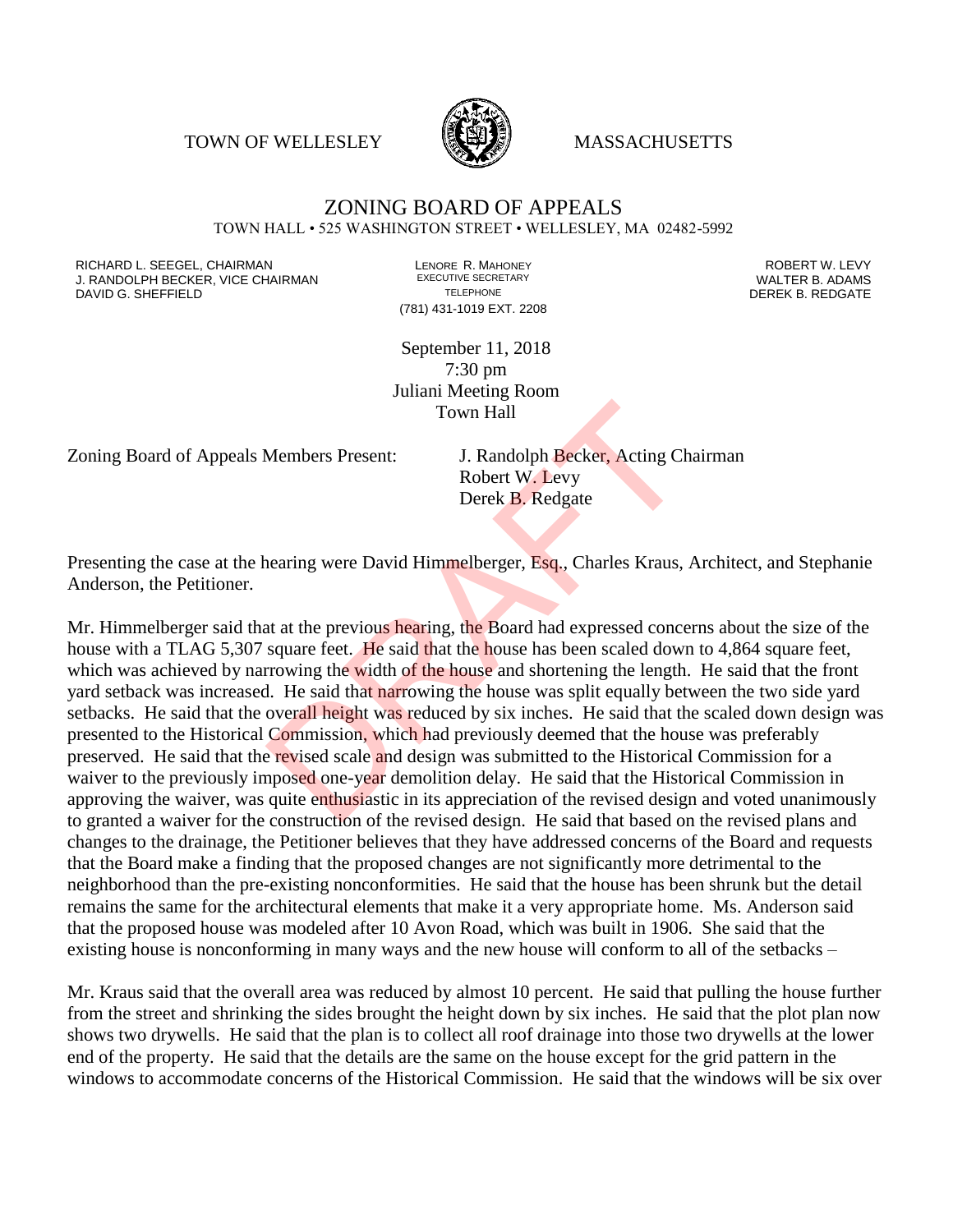one. He said that they eliminated the attic and created cathedral ceilings. He said that the majority of the TLAG was reduced by shortening and narrowing the footprint.

Mr. Becker said that he noticed the addition of a drywell. He asked how the system will operate. He said that the driveway drops approximately nine feet from the street to the garage floor and that will bring a lot of water to the back of the property. Mr. Kraus said that they do not have a civil engineer on board at this point, so they do not have details. He said that the plan is to collect all of the roof drainage into the two drywells. Mr. Becker asked if anything is known about the subsurface and whether drywells will work or not. He said that the Board received a letter from an abutter who called to the Board's attention the blasting that was done for a similar project on Avon Road. Mr. Kraus said that he designed and built the house across the street at 21 Avon Road. He said that they hammered, not blasted, and the majority of it was rock. He said that the soil did perk very well and one drywell served the house well. He said that side of Avon Road has a lot of ledge but the other side does not. Ms. Anderson said that there is a drop off of at least eight feet and water collects there. She said that they will be making the situation much better. Mr. Kraus said that they will collect all of the roof drainage that is not collected now.

Mr. Levy said that the lot is undersized at 8,000 square feet in a 10,000 square foot district. He said that the TLAG not only exceeds what a 10,000 square foot district would require, it also exceeds what a 15,000 square foot district would require. He said that it is a lot of house. He said that it will be the largest by multiple factors. Ms. Anderson said that the TLA will be 3,600 square feet. Mr. Kraus said that the first and second floors will be 1,750 square feet each. Mr. Himmelberger said that the basement contributes 880 square feet of TLAG. Mr. Becker said that there is a guest suite in the basement. Mr. Himmelberger said that, presented from the street, this is not a particularly large house. He said that it will be consistent with other houses on the street. He urged the Board to focus on how it will appear, not on the TLAG, of which 880 square feet will be below the street level. root drainage that is not collected now.<br>
s undersized at 8,000 square feet in a 10,000 square foot<br>
hat a 10,000 square foot district would require, it also exequire. He said that it is a lot of house. He said that it wer

Mr. Becker said that the issues before the Board are the size and whether the changes that were made responded in a way that is sufficient for the Board to approve a special permit. Mr. Levy said that the size seems to have come down by approximately nine percent in TLAG but will still be 27 percent larger than any other home on the street. Mr. Becker said that accepting that 3,600 square feet is the TLA, it would still be the largest house on the street. Mr. Himmelberger said that it will be consistent with and complimentary to the other houses, particularly 10 Avon Road. He said that 10 Avon Road sits up higher and may appear more imposing. Ms. Anderson said that 30 Avon Road has a TLA of 3,575 square feet, 21 Avon Road has a TLA of 3,600 square feet, and the house at the corner has a TLA of 3,450 square feet. Mr. Kraus said that the house that they built at 21 Avon Road complied with the 3,600 square foot TLAG threshold at the time. He said that marketable square feet for that house was 4,700 square feet. He said that they did not have to count the garage, the attic or the basement. He said that it is similar in square footage to this house. Ms. Anderson said that the house will fit in the neighborhood. She said that it will be shorter than the house next door and will not be any wider. She said that this lot drops 28 feet. She said that the reason for the basement space is for mother.

Mr. Levy asked about the setback from the garage. Mr. Kraus said that it will be just over 30 feet. Mr. Levy said that the plan shows a dimension to the house of 20.6 feet. Mr. Kraus said that the plot plan is measured to the bays, which do not count in the setback because there is no foundation under. He said that there is another foot on both sides. Mr. Levy said that the Board would like to see that dimension since the bylaw does require that it be at least 30 feet. He asked if the intention is to intall air conditioning (ac) condensers. He said that there are none shown on the plot plan. Mr. Kraus said that they are shown on the landscape plan. Mr. Levy said that there does not appear to be a lot of space. Mr. Kraus said that the condensers will be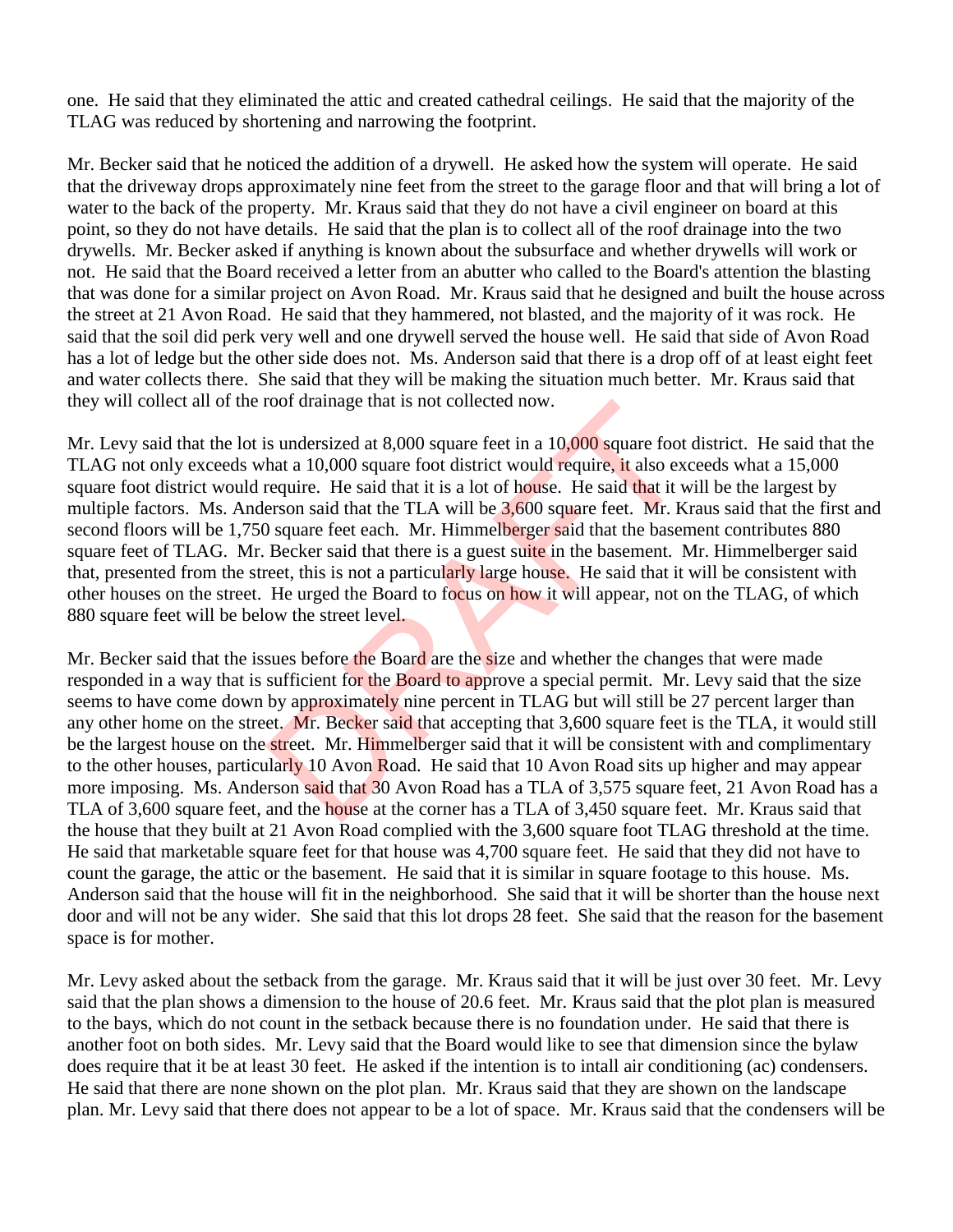located to the right of house within the setbacks. Mr. Himmelberger said that they can show that the condensers are more than 20 feet from the side lot line on the plot plan.

Mr. Becker asked if there is a Plan B is the if the subsurface is determined to be unusable because of too much rock. Mr. Kraus said that Plan B would probably involve looking at surface material in the driveway. He said that they can up the subsurface retention and do more chambers at the back. Mr. Becker said that the two drywells will probably take care of the roof runoff but does not address runoff coming down the driveway. Mr. Kraus said that they could incorporate catch basin type detail into one of the drywells, if necessary. Mr. Becker said that the Board should insert a condition that runoff from the driveway be handled and that someone reviews it in the future. He said that abutters should not be adversely impacted by runoff coming down the driveway.

James Foley, 211 Weston Road, said that a direct abutter, downhill from 24 Avon Road. He said that his house was built in 1902 and has an original concrete basement, which is not impervious to water. He said that they have had water in their basement before. He said that he is concerned about potential runoff from the new house. He said that they changed their gutter system to move drainage from the roof away from areas where there may have issues, and it has worked quite well for them. He said that he had a downspout that was giving him problems at the back of the house. He said that water directed to the back will be hitting a sore spot with respect to issues of water in his basement. He suggested that the drywell be put in towards the front of house. He said that his concern is whether the drainage system will be one hundred percent effective.

Mr. Himmelberger said that the Applicant would accept a condition that they demonstrate that there will be no increased runoff from the property, and if desired, could move the drywells up to the midpoint of the front to back area, approximately opposite the left side bay and the other one opposite it in the right yard, which would bring them further from the rear property line. He said that demonstrating that there would be no increase in runoff would be the most important consideration. Mr. Redgate said that the Board could insert a condition that an engineered plan that is stamped by an engineer be submitted and reviewed by an Engineer at DPW. If they changed their guiter system to move drainage from at they changed their gutter system to move drainage from e issues, and it has worked quite well for them. He said ims at the back of the house. He said that water

Mr. Redgate moved and Mr. Levy seconded the motion that the Board approve a special permit, subject to the conditions that engineered site plan that has been stamped by an engineer that includes drainage and reviewed by a town engineer be submitted, the engineering site plan shall indicate that there shall be no increase in runoff, a revised plot plan shall be submitted that shows the dimension from the garage to the side lot line and the location of the ac condensers. The Board voted unanimously to grant a special permit.

## ZBA 2018-24, WELLESLEY PARK, LLC, 148 WESTON ROAD

Present at the Public Hearing were Dartagnan Brown, Architect, Bob Engler, Consultant, Victor Sheen and Peter Holland, Wellesley Park, LLC.

Mr. Seegel discussed funds for peer reviews. He said that the Board would like to have the peer reviews before the next hearing.

Mr. Brown gave an overview of the project including, parcel size, location, proximity to amenities, number and mix of units, topography of the site, amenity building, visitor parking spaces, emergency access, access to garage, outdoor play space, architectural details, shadow study, boring locations and test pits.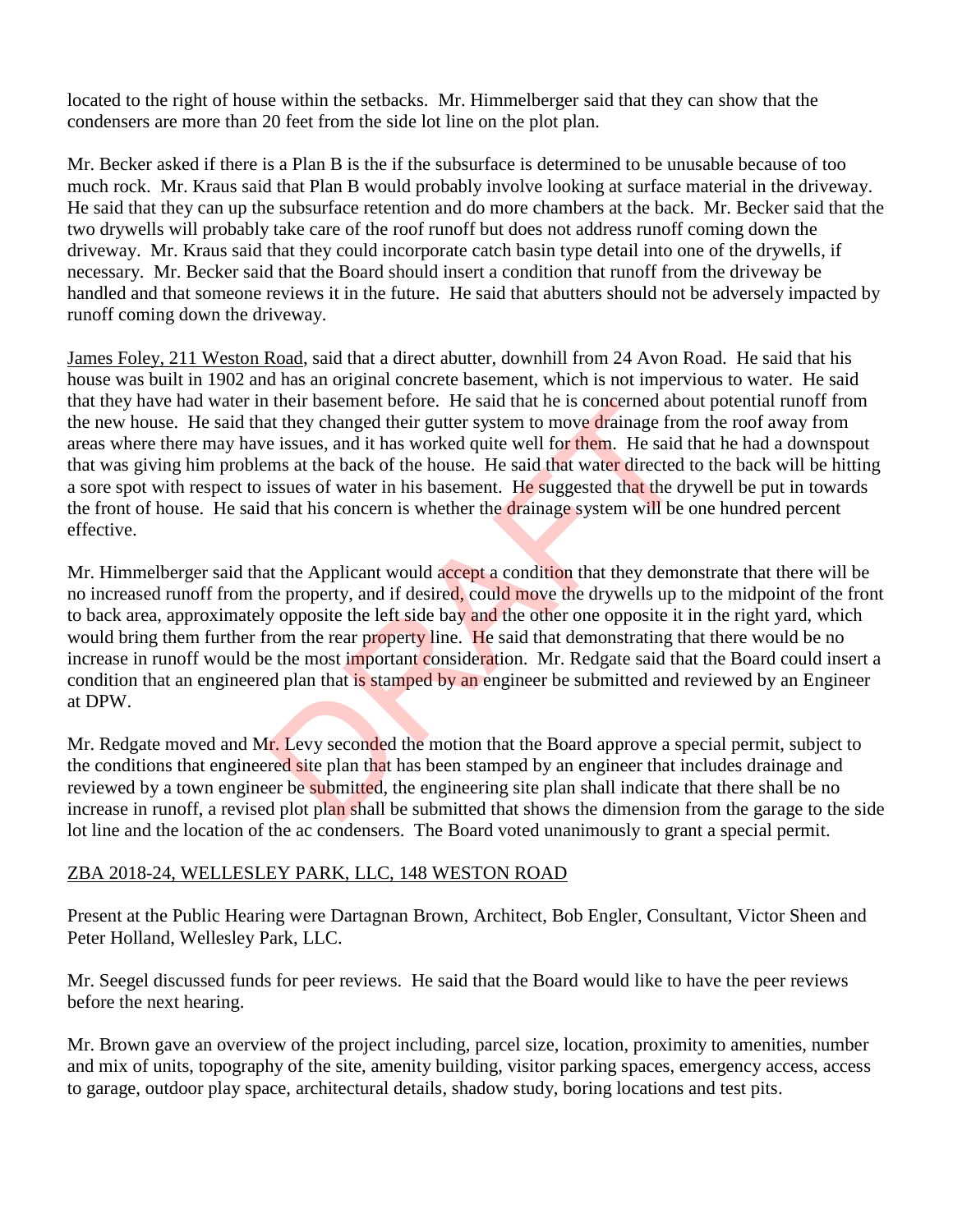Mr. Sheen said that it is the Developer's intention to VHB and Walker Consultants to further discuss the parking strategies.

Mr. Seegel asked for a description of the layout on each floor interior of the residential building.

Mr. Brown discussed possible uses of the amenity building, surface parking spaces, the residential lobby, size of the parking spaces inside the garage and the drive aisles, location of elevator tower and electrical room, five foot indentation of top floor, and screened mechanicals.

Mr. Seegel confirmed that there will be no decks off the units.

Mr. Brown discussed building materials.

Mr. Sheffield asked why is this a good idea, a good location, and a benefit to the town. Mr. Engler said that it will be close to town and will fulfil a need for attractive rental stock. He said that the Developer is comfortable with the design. Mr. Sheen said that he had extensive conversations with the State subsidizing agency and they believe this is an opportunity to provide low income housing with minimal impact to the surrounding neighborhood. He said that the amenity building at the front will transition from the surrounding homes on Weston Road to the residential building at the back. If will fulfil a need for attractive rental stock. He said that<br>m. Mr. Sheen said that he had extensive conversations w<br>is is an opportunity to provide low income housing with<br>. He said that the amenity building at the fro

Mr. Sheffield said that the façade and design of the building seems foreign in this neighborhood. Mr. Sheen said that the design is preliminary. He said that they believe that the design is appropriate but will work with the town.

Mr. Redgate asked emergency vehicle access and maneuvering on the site. He said the Board will want to see how emergency vehicles will exit the site. Mr. Brown said that there has been some initial conversation with the Fire Department.

Michael Zehner, Director of Planning, discussed town staff comments, including stormwater piping, proximity of building and construction at property lines, retaining walls, access to abutting properties, and lack of pedestrian accommodation. Mr. Sheen said that the Developer is looking at upgrading a portion of the sidewalk on the same side as the project site.

Mr. Zehner discussed the absence of amenities, the need for more information regarding for trash collection, anticipated use of the clubhouse for events and related parking, maintenance of the emergency access road maintained throughout the year, swept path analysis, exterior lighting, staging, management and parking for contractors.

Judi Barrett, Consultant, said that she is a planner. She said that this is inconsistent for the area. She said there is an opportunity to do something more in keeping with the scale of the neighborhood. Mr. Zehner said that there is an opportunity to reduce the unit count, make more space available on the site, and build something that is less impactful on the streetscape of Weston Road.

Mr. Sheffield asked about plans for the North 40, which could be impacted by this project. Mr. Zehner said that through public forums the community preference was for 50 percent conservation, with opportunities for housing, gardens, trails and open space.

Mr. Sheffield asked that a shadow study also be done for 5 pm.